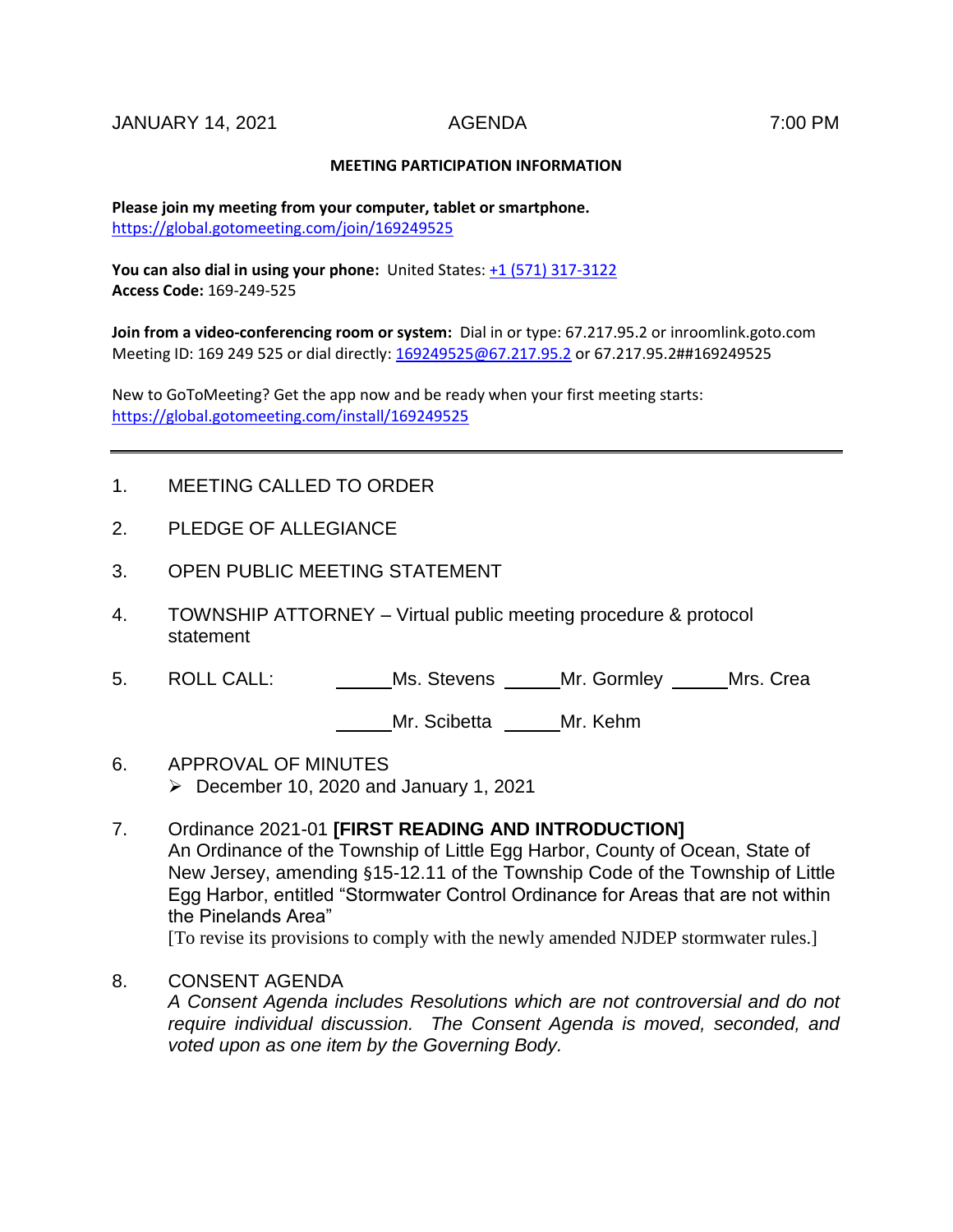- 2021-45 Accepting the retirement of and authorizing the compensation of accumulated time to Thomas Maino
- 2021-46 Accepting the resignation of and authorizing the compensation of accumulated time to Dylan Kraszewski
- 2021-47 Confirming the special assessment amount determined by the Tax Assessor for the Osborn Island Maintenance Dredging Project [This Resolution acknowledges the prior public hearing on the matter which noticed 336 water-front properties benefiting from the project, and adopts and confirms the Certified Assessor's report as to the special assessment amount of \$5,056.16 with regard to the Osborn Island Maintenance Dredging Project.]
- 2021-48 Confirming the special assessment amount determined by the Tax Assessor for the Mystic Island Maintenance Dredging Project Phase 1 – Radio Road East [This Resolution acknowledges the prior public hearing on the matter which noticed 524 water-front properties benefiting from the project , and adopts and confirms the Certified Assessor's report as to the special assessment amount of \$4,844.74 with regard to the Mystic Island Maintenance Dredging Project Phase 1 – Radio Road East.]
- 2021-49 Authorizing the renewal of the Memorandum of Understanding to participate in the On P.O.I.N.T. Program with Ocean Mental Health Services, Inc. [Ocean Mental Health Services, Inc. to provide the provision of on-site social workers to assist the Little Egg Harbor Police Department in handling mental health, substance abuse, and social service related calls that the Little Egg Harbor Police receive and provide day-to-day management of the operations of the On P.O.I.N.T. Program]
- 2021-50 Authorizing the execution of Change Order #1 (final) to the contract for Fence Replacement at the Community Center [Change Order No. 1 (Final), which will result in a net increase of \$882.54 in the contract price, to a new adjusted total of \$45,345.54, representing supplemental work and final as-built quantity adjustment]
- 2021-51 Authorizing the execution of a Schedule "C" Agreement with the County of Ocean for 2021 [It is the desire of the Ocean County Board of Commissioners to assist local governmental units in the repair and maintenance of its streets and property, road overlay, in addition to providing certain materials and supplies in connection therewith. The township engineer has recommended Oak Leaf Drive, Spruce Drive, Revolutionary Road, Jefferson Lane and Revere Drive to be included in the work undertaken under the Agreement.]